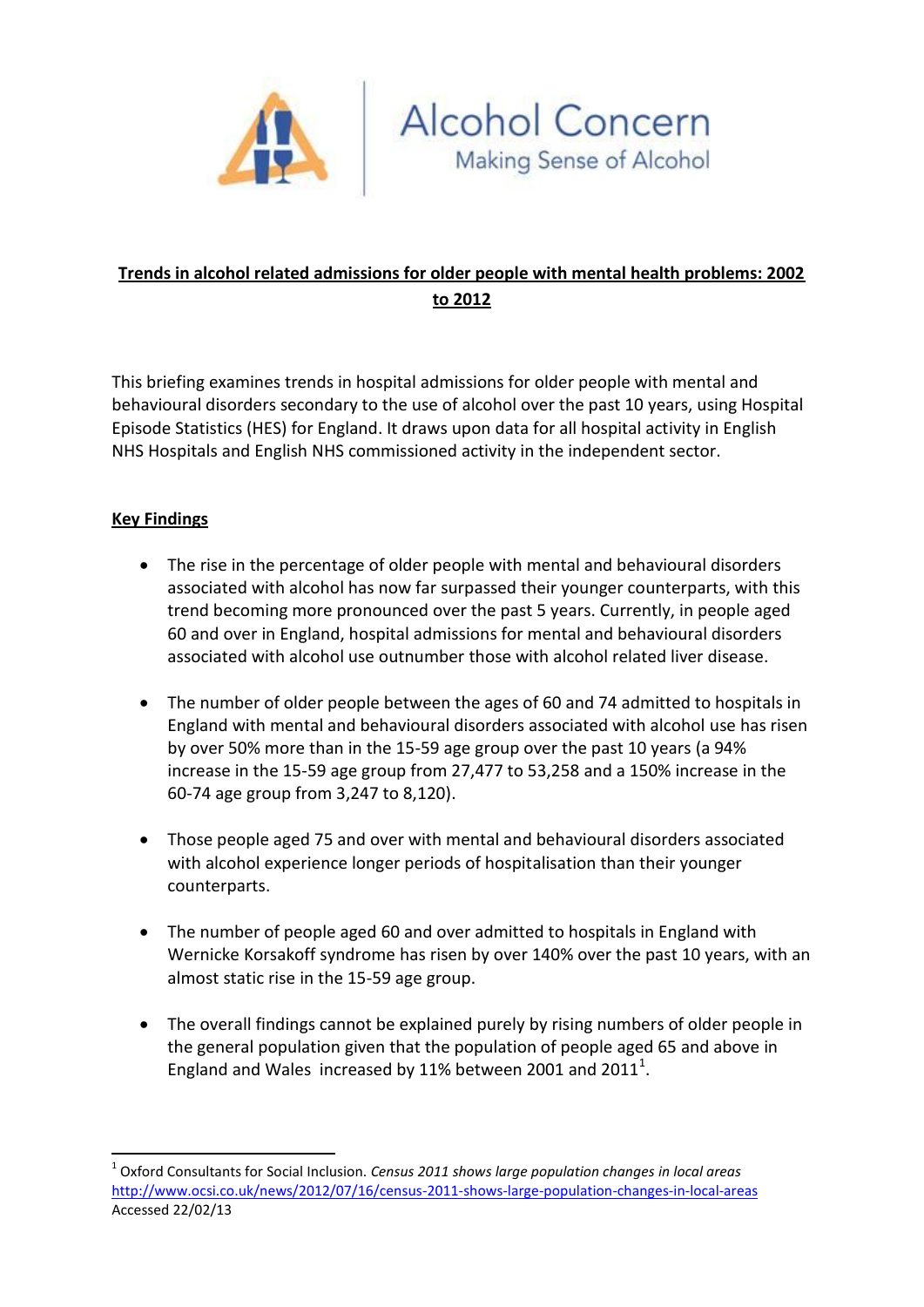The findings show there is a pressing need for the NHS to address the needs of older people with mental health problems associated with alcohol misuse, both in preventing hospital admissions and ensuring appropriate community support following admission. This will require close collaboration between services providers to ensure clinically effective specialist assessment, intervention and care to improve health and social outcomes.

## **Background**

In recent years, there has been considerable awareness surrounding the impact of alcohol misuse and dependence on physical health in older people, particularly on damage done to the liver. However, more recent trends suggest that there needs to be an equal focus on mental health. Between 2011 and 2012, there were 9,814 hospital admissions across England for people aged 60 and over with alcohol related mental and behavioural disorders, compared with 9,275 admissions for alcohol related liver disease in the same age group<sup>2</sup>.

In 2011, the Royal College of Psychiatrists published the first report on substance misuse in older people, also highlighting the harmful effects of alcohol on mental health<sup>3</sup>. The report made recommendations for addressing substance misuse, including the misuse of alcohol, at the levels of national policy, public health, service delivery, training and research. As well as raising awareness of a growing problem that continues to impact on clinical services across the country, it also raised the need to provide a seamless approach to assessment, treatment and care, in order to ensure that services work together effectively. This is no better illustrated than in the prevention of hospital admissions through equipping health and social care professionals with competencies in screening and brief intervention for alcohol misuse in older people with mental disorders<sup>4</sup>. It has recently been shown that although older people's mental health services in hospital settings see only a small fraction of older people with alcohol related mental and behavioural disorders, assessment and referral to mainstream mental health teams for older people in the community is associated with positive outcomes for older drinkers<sup>5</sup>. Such outcomes may also have a positive outcome in the prevention of re-admission to hospital for alcohol related mental health problems.

### **HES data from 2002/03 to 2011/12**

Table 1 details the number of Finished Consultant Episodes (FCEs) per year between 2002 and 2006 for mental and behavioural disorders due to use of alcohol. The FCE approach is a more accurate record of individual episodes of patient assessment and treatment, rather than simply the number of admissions. From 2002/03 to 2005/06, the number of FCEs in the

 $\overline{a}$ <sup>2</sup> Data taken from Hospital Episode Statistics:

[www.hesonline.nhs.uk/Ease/servlet/ContentServer?siteID=1937&categoryID=203](http://www.hesonline.nhs.uk/Ease/servlet/ContentServer?siteID=1937&categoryID=203) (Primary diagnosis: 3 character 2011-12)

<sup>3</sup> Crome I, Dar K, Jankiewicz S, Rao R and Tarbuck A. *Our Invisible Addicts. First report of the older persons' substance misuse working group of the Royal College of Psychiatrists*. The Royal College of Psychiatrists: London, 2011.

<sup>4</sup> Rao RT. Older people and dual diagnosis–out of sight, but not out of mind. *Advances in Dual Diagnosis* 2011 ; 4: 1

<sup>&</sup>lt;sup>5</sup> Rao R. Outcomes from liaison psychiatry referrals for older people with alcohol use disorders in the UK. Mental Health and Substance Use. 2013(ahead-of-print):1-7.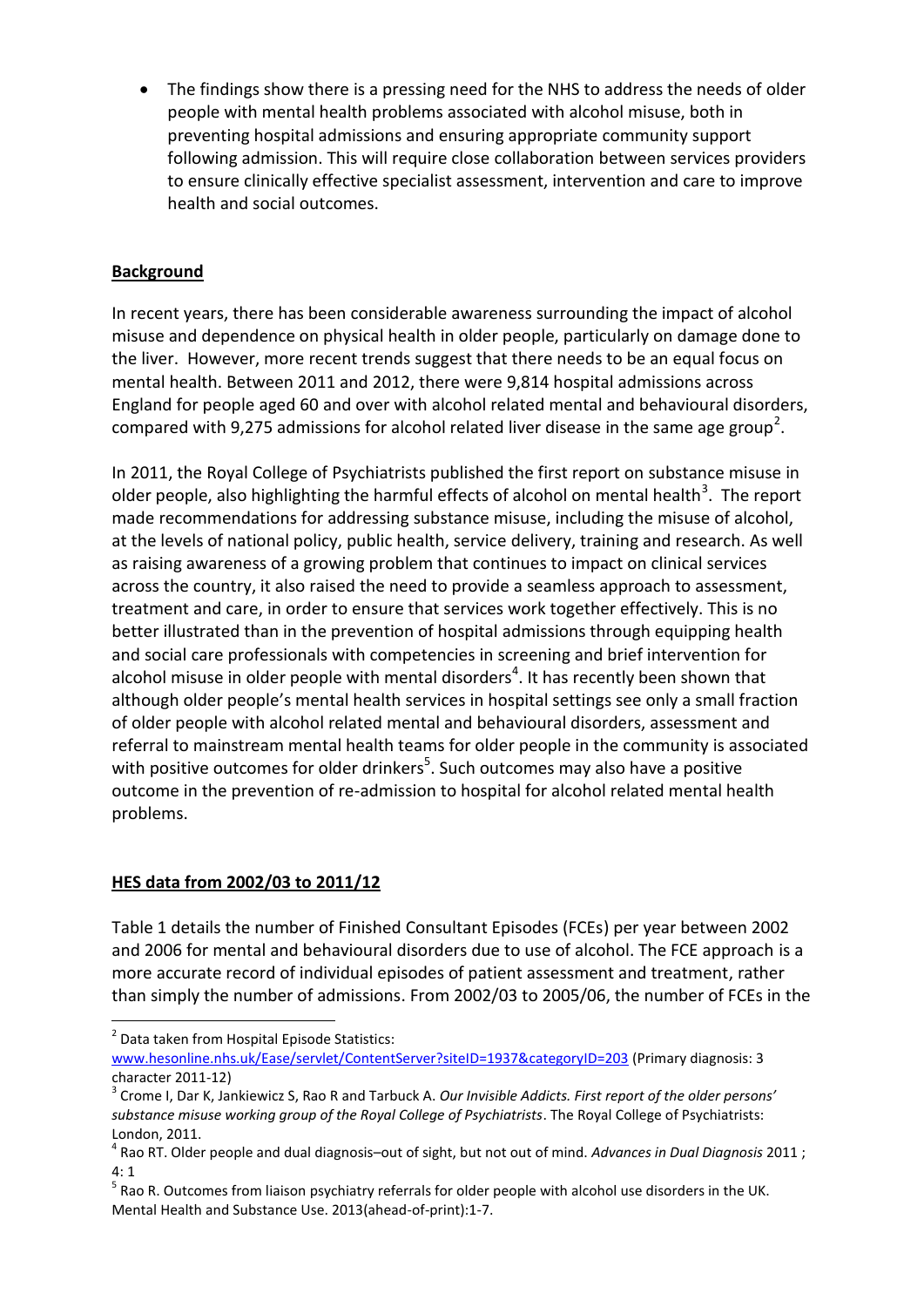15-59 age group rose by 8981 (47%) for men and 4111 (51%) for women. In those aged 60 and over, there was a rise of 1770 (32%) for men and 400 (61%) for women. The comparative overall rise was 48% for the 15-59 and 52% for the over 60 age groups and is broadly similar to rises of 47% and 51% in the broader measure of hospital admissions for mental and behavioural disorders due to use of alcohol for the 15-59 and age groups over the same time period, shown in Table 2.

What is more striking for the FCEs shown in Table 1 is that both men and women in the 75 and over age group spend approximately double the time in hospital per FCE compared with men and women in the 15-59 age group. It is likely that a large number of the older patients may have more complex mental and physical problems associated with alcohol use, thereby prolonging the individual length of stay on in-patient wards. Another possibility may be the inadequate provision of appropriate community facilities to support older people with mental and behavioural disorders due to use of alcohol $6$ .

Between 2002/03 and 2005/2006, there was a 56% rise in the number of admissions for mental and behavioural disorders due to use of alcohol in the 60-74 age group, compared with a 47% rise in the 15-59 age group. This difference has been even more marked in recent years, such that between 2002/03 and 2011/12, the percentage rise in these admissions for the 60-74 age group has been almost double that of the 15-59 age group (Table 2). What is more, the average age of admissions has risen from 41 in 2002/03 to 45 in 2011/12. These trends cannot be explained wholly by a corresponding increase in the older population over this time frame, given that the population of people aged 65 and above in England and Wales increased by only 11% between 2001 and 2011.

There also remains considerable regional variation in the proportion of hospital admissions for older people with mental and behavioural disorders due to use of alcohol, as compared with other alcohol related diagnoses. In London, this proportion varies between boroughs by as much as 6 fold, varying from 3% to 18% (Figure 1). There may be a variety of determinants for these differences, including level of deprivation and ethnicity, but may also be influenced by the varying rates of detection of mental and behavioural disorders among older people in hospital<sup>7</sup>.

## **Specific challenges to the NHS for older people with mental and behavioural disorders due to use of alcohol**

With increasing longevity and a growing trend of rising alcohol misuse in older people, the health and social care burden from older people with alcohol related brain injury has implications for service provision and it has so far been unclear as to the extent of this problem. In view of this dearth of information, HES data was extracted for hospital admissions given a diagnosis of amnestic syndrome secondary to use of alcohol. Amnestic syndrome (more commonly known as Korsakoff's syndrome) is the commonest form alcohol related memory impairment and is associated with profound difficulties with orientation, memory and behaviour. Although this disorder has its onset in late middle-age, there has

**<sup>.</sup>** 6 Rao T, Crome I. Substance misuse among care home residents. *Nursing & Residential Care* 2011; 13: 594-596.  $^7$  Rao R. Outcomes from liaison psychiatry referrals for older people with alcohol use disorders in the UK.

Mental Health and Substance Use. 2013(ahead-of-print):1-7.